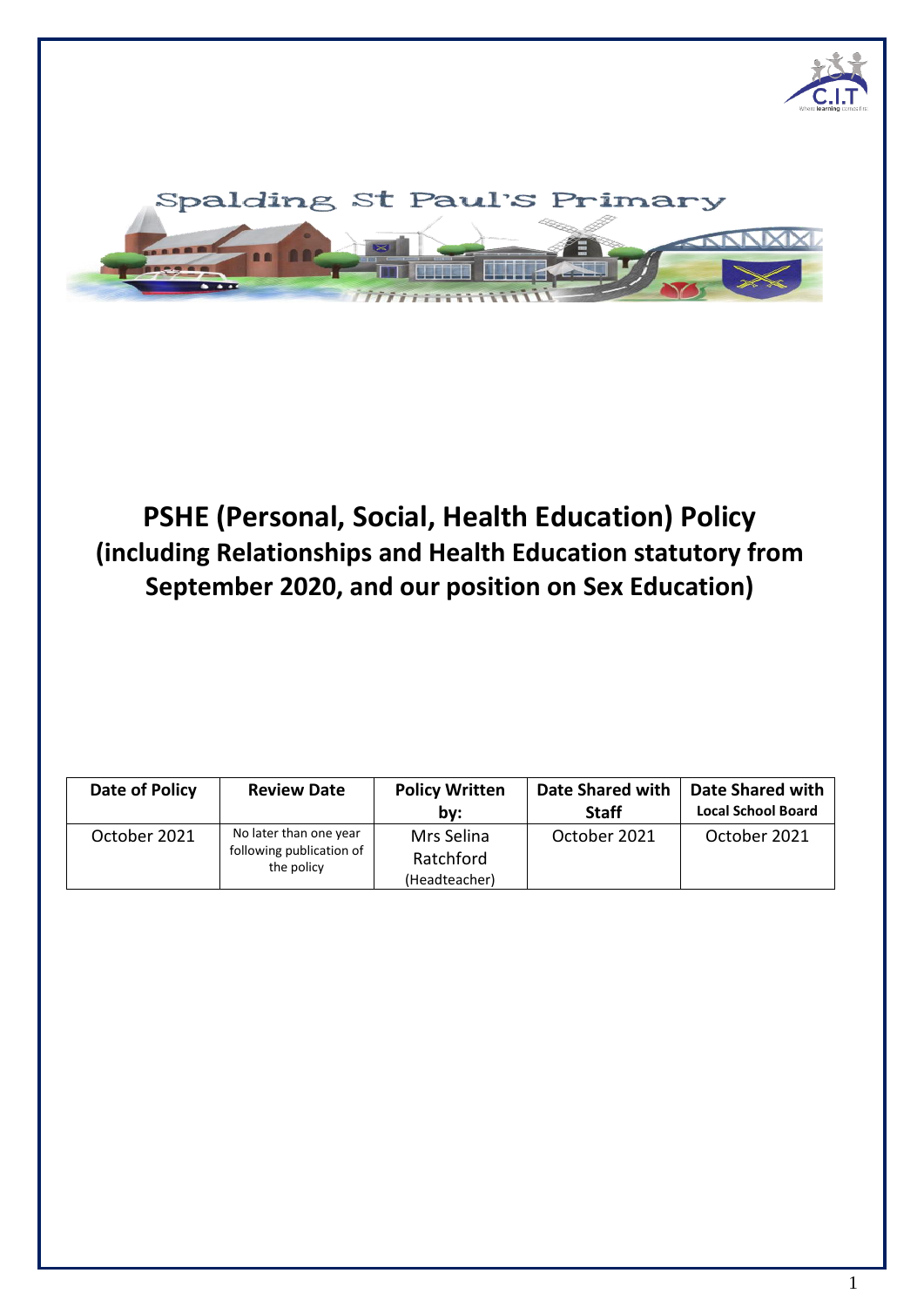## **Context**

All schools must provide a curriculum that is broadly based, balanced and meets the needs of all pupils. Under section 78 of the Education Act 2002 and the Academies Act 2010, a PSHE curriculum:

- Promotes the spiritual, moral, cultural, mental and physical development of pupils at the school and of society, and
- Prepares pupils at the school for the opportunities, responsibilities and experiences of later life.

#### **PSHE**

At Spalding St Paul's Primary School, we teach Personal, Social, Health Education as a whole-school approach to underpin children's development as people and because we believe that this also supports their learning capacity.



The Jigsaw Programme offers us a comprehensive, carefully thought-through Scheme of Work which brings consistency and progression to our children's learning in this vital curriculum area.

The overview of the programme can be seen on the school website.

This also supports the "Personal Development" and "Behaviour and Attitude" aspects required under the Ofsted Inspection Framework, as well as significantly contributing to the school's Safeguarding and Equality Duties, the Government's British Values agenda and the SMSC (Spiritual, Moral, Social, Cultural) development opportunities provided for our children.

#### **Statutory Relationships and Health Education**

*"The Relationships Education, Relationships and Sex Education and Health Education (England) Regulations 2019, made under sections 34 and 35 of the Children and Social Work Act 2017, make Relationships Education compulsory for all pupils receiving primary education…They also make Health Education compulsory in all schools except independent schools. Personal, Social, Health and Economic Education (PSHE) continues to be compulsory in independent schools."*

*DfE Guidance p.8*

*"Today's children and young people are growing up in an increasingly complex world and living their lives seamlessly on and offline. This presents many positive and exciting opportunities, but also challenges and risks. In this environment, children and young people need to know how to be safe and healthy, and how to manage their academic, personal and social lives in a positive way."*

*"This is why we have made Relationships Education compulsory in all primary schools in England…as well as making Health Education compulsory in all state-funded schools."*

*"In primary schools, we want the subjects to put in place the key building blocks of healthy, respectful relationships, focusing on family and friendships, in all contexts, including online. This will sit alongside the essential understanding of how to be healthy."*

*"These subjects represent a huge opportunity to help our children and young people develop. The knowledge and attributes gained will support their own, and others' wellbeing and attainment and help young people to become successful and happy adults who make a meaningful contribution to society."*

*Secretary of State Foreword DfE Guidance 2019 p.4-5*

*"Schools are free to determine how to deliver the content set out in the DfE guidance 2019 in the context of a broad and balanced curriculum. Effective teaching in these subjects will ensure that core knowledge is broken down into units of manageable size and communicated clearly to pupils, in a carefully sequenced way, within a planned programme of lessons."*

*DfE Guidance p.8*

*"All schools must have in place a written policy for Relationships Education and RSE."*

*DfE Guidance p.11*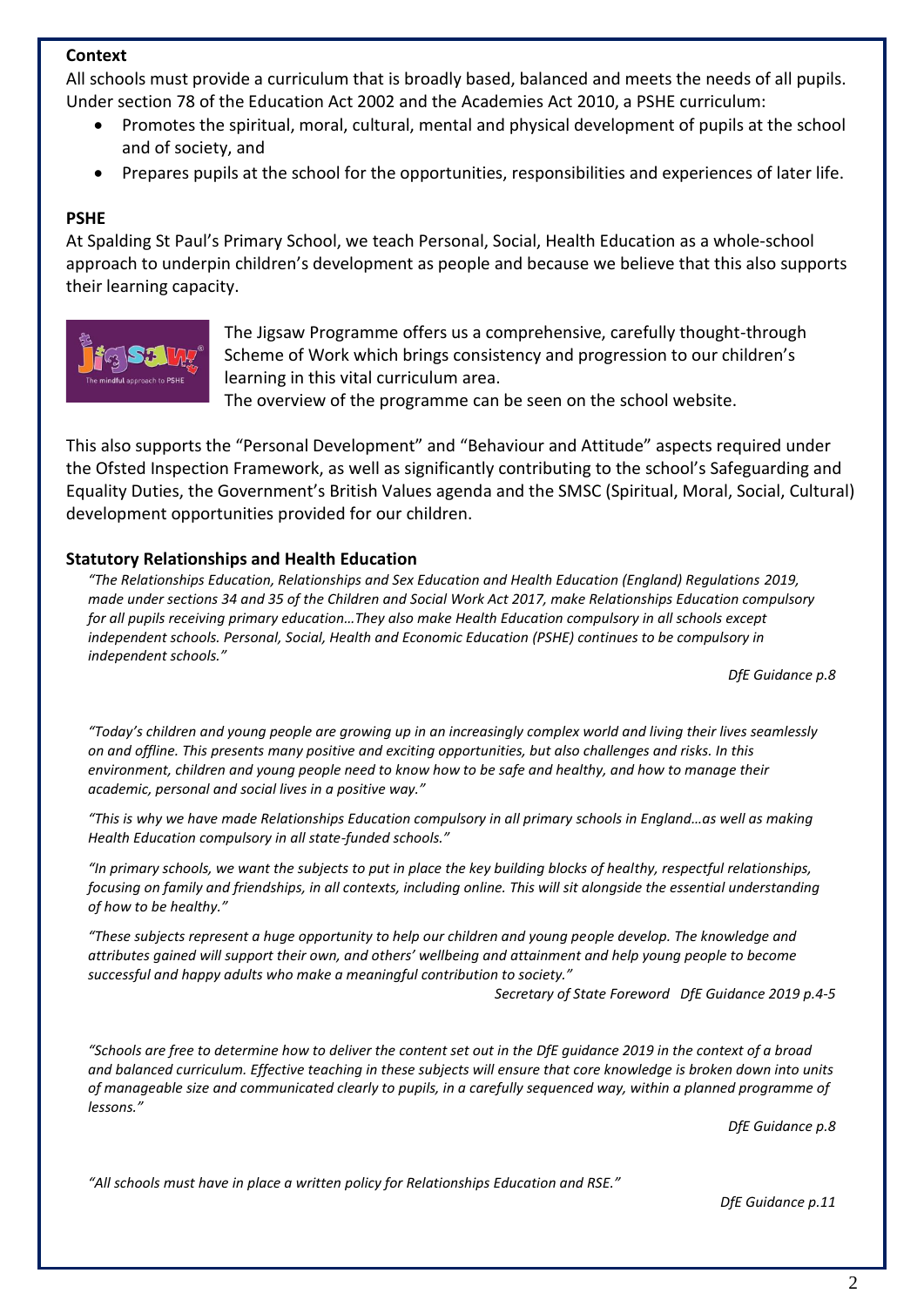Here, at Spalding St Paul's School we value PSHE as one way to support children's development as human beings, to enable them to understand and respect who they are, to empower them with a voice and to equip them for life and learning.

We include the statutory Relationships and Health Education within our whole-school PSHE Programme.

To ensure progression and a spiral curriculum, we use Jigsaw, the mindful approach to PSHE, as our chosen teaching and learning programme and tailor it to your children's needs. The mapping document: Jigsaw 3-11 and statutory Relationships and Health Education, shows exactly how Jigsaw and therefore our school, meets the statutory Relationships and Health Education requirements.

This programme's complimentary update policy ensures we are always using the most up to date teaching materials and that our teachers are well-supported.

Our PSHE policy is informed by existing DfE guidance:

- Keeping Children Safe in Education (statutory guidance)
- Respectful School Communities: Self Review and Signposting Tool (a tool to support a whole school approach that promotes respect and discipline)
- Behaviour and Discipline in Schools (advice for schools, including advice for appropriate behaviour between pupils)
- Equality Act 2010 and schools
- SEND code of practice: 0 to 25 years (statutory guidance)
- Alternative Provision (statutory guidance)
- Mental Health and Behaviour in Schools (advice for schools)
- Preventing and Tackling Bullying (advice for schools, including advice on cyberbullying)
- Sexual violence and sexual harassment between children in schools (advice for schools)
- The Equality and Human Rights Commission Advice and Guidance (provides advice on avoiding discrimination in a variety of educational contexts)
- Promoting Fundamental British Values as part of SMSC in schools (guidance for maintained schools on promoting basic important British values as part of pupils' spiritual, moral, social and cultural (SMSC)
- SMSC requirements for independent schools (guidance for independent schools on how they should support pupils' spiritual, moral, social and cultural development).

The Jigsaw Programme is aligned to the PSHE Association Programmes of Study for PSHE.

## **What do we teach when and who teaches it?**

## *Whole-school approach*

Jigsaw covers all areas of PSHE for the primary phase including statutory Relationships and Health Education. The table below gives the learning theme of each of the six Puzzles (units) and these are taught across the school; the learning deepens and broadens every year.

| Term      | <b>Puzzle (Unit)</b>             | Content                                                                                                                             |
|-----------|----------------------------------|-------------------------------------------------------------------------------------------------------------------------------------|
| Autumn 1: | Being Me in My<br>World          | Includes understanding my own identity and how I fit well in the<br>class, school and global community. Jigsaw Charter established. |
| Autumn 2: | Celebrating<br><b>Difference</b> | Includes anti-bullying (cyber and homophobic bullying included)<br>and understanding                                                |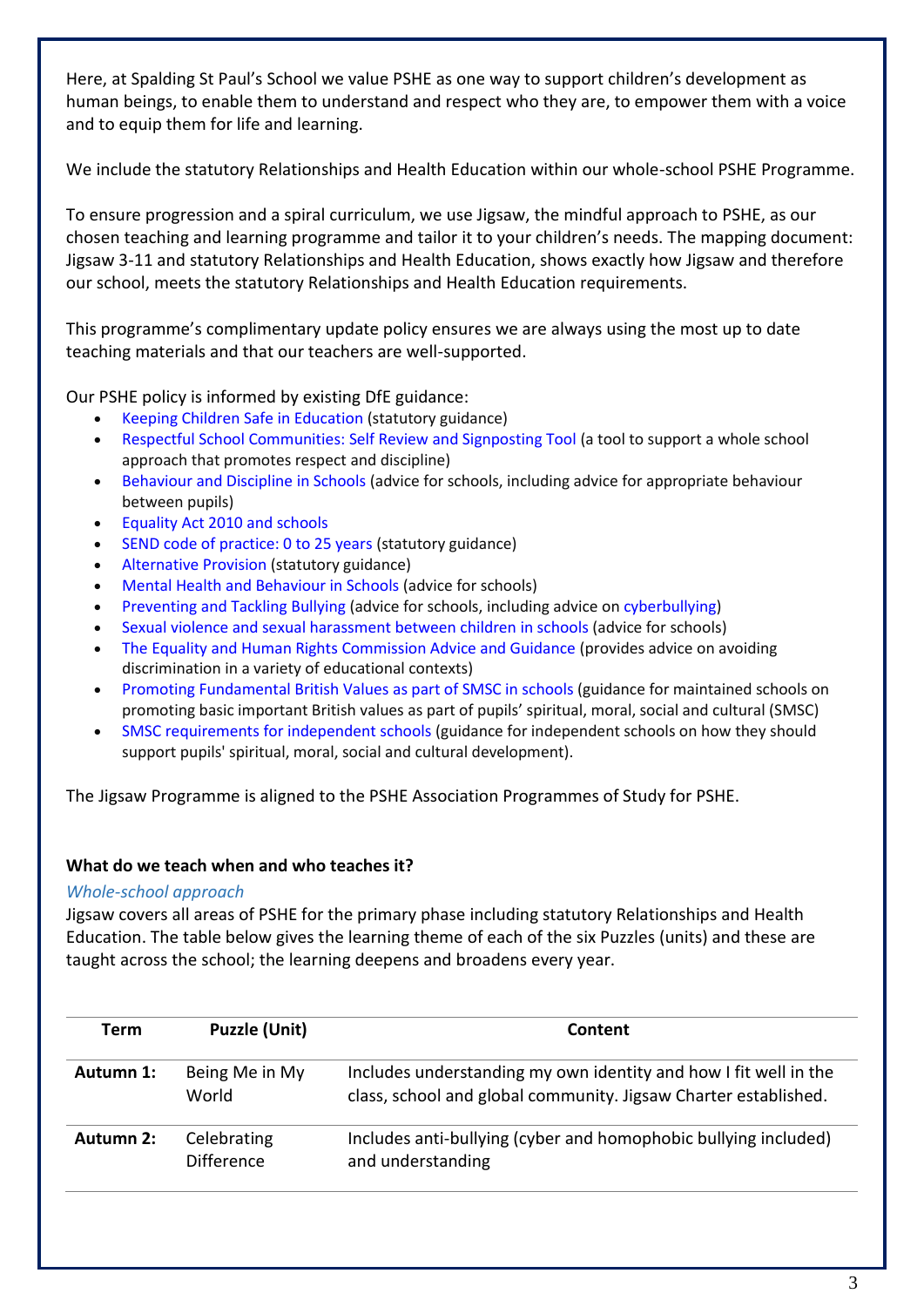| Spring 1: | <b>Dreams and Goals</b> | Includes goal-setting, aspirations, who do I want to become and<br>what would I like to do for work and to contribute to society                 |
|-----------|-------------------------|--------------------------------------------------------------------------------------------------------------------------------------------------|
| Spring 2: | <b>Healthy Me</b>       | Includes drugs and alcohol education, self-esteem and confidence<br>as well as healthy lifestyle choices, sleep, nutrition, rest and<br>exercise |
| Summer 1: | Relationships           | Includes understanding friendship, family and other relationships,<br>conflict resolution and communication skills, bereavement and<br>loss      |
| Summer 2: | Changing Me             | Includes Relationships and Sex Education in the context of coping<br>positively with change                                                      |

At Spalding St Paul's School, we allocate 1 hours to PSHE each week in order to teach the PSHE knowledge and skills in a developmental and age-appropriate way.

These explicit lessons are reinforced and enhanced in many ways:

Assemblies, praise and reward system, Learning Charter, through relationships child to child, adult to child and adult to adult across the school. We aim to 'live' what is learnt and apply it to everyday situations in the school community.

Class teachers deliver the weekly lessons to their own classes.

#### **Relationships Education**

## *What does the DfE statutory guidance on Relationships Education expect children to know by the time they leave primary school?*

Relationships Education in primary schools will cover 'Families and people who care for me', 'Caring friendships', 'Respectful relationships', 'Online relationships', and 'Being safe'.

The expected outcomes for each of these elements can be found further on in this policy. The way the Jigsaw Programme covers these is explained in the mapping document: Jigsaw 3-11 and Statutory Relationships and Health Education.

It is important to explain that whilst the Relationships Puzzle (unit) in Jigsaw covers most of the statutory Relationships Education, some of the outcomes are also taught elsewhere in Jigsaw e.g. the Celebrating Difference Puzzle helps children appreciate that there are many types of family composition and that each is important to the children involved. This holistic approach ensures the learning is reinforced through the year and across the curriculum.

#### **Health Education**

#### *What does the DfE statutory guidance on Health Education expect children to know by the time they leave primary school?*

Health Education in primary schools will cover 'Mental wellbeing', 'Internet safety and harms', Physical health and fitness', Healthy eating', 'Drugs, alcohol and tobacco', 'Health and prevention', 'Basic First Aid', 'Changing adolescent body'.

The expected outcomes for each of these elements can be found further on in this policy. The way the Jigsaw Programme covers these is explained in the mapping document: Jigsaw 3-11 and Statutory Relationships and Health Education.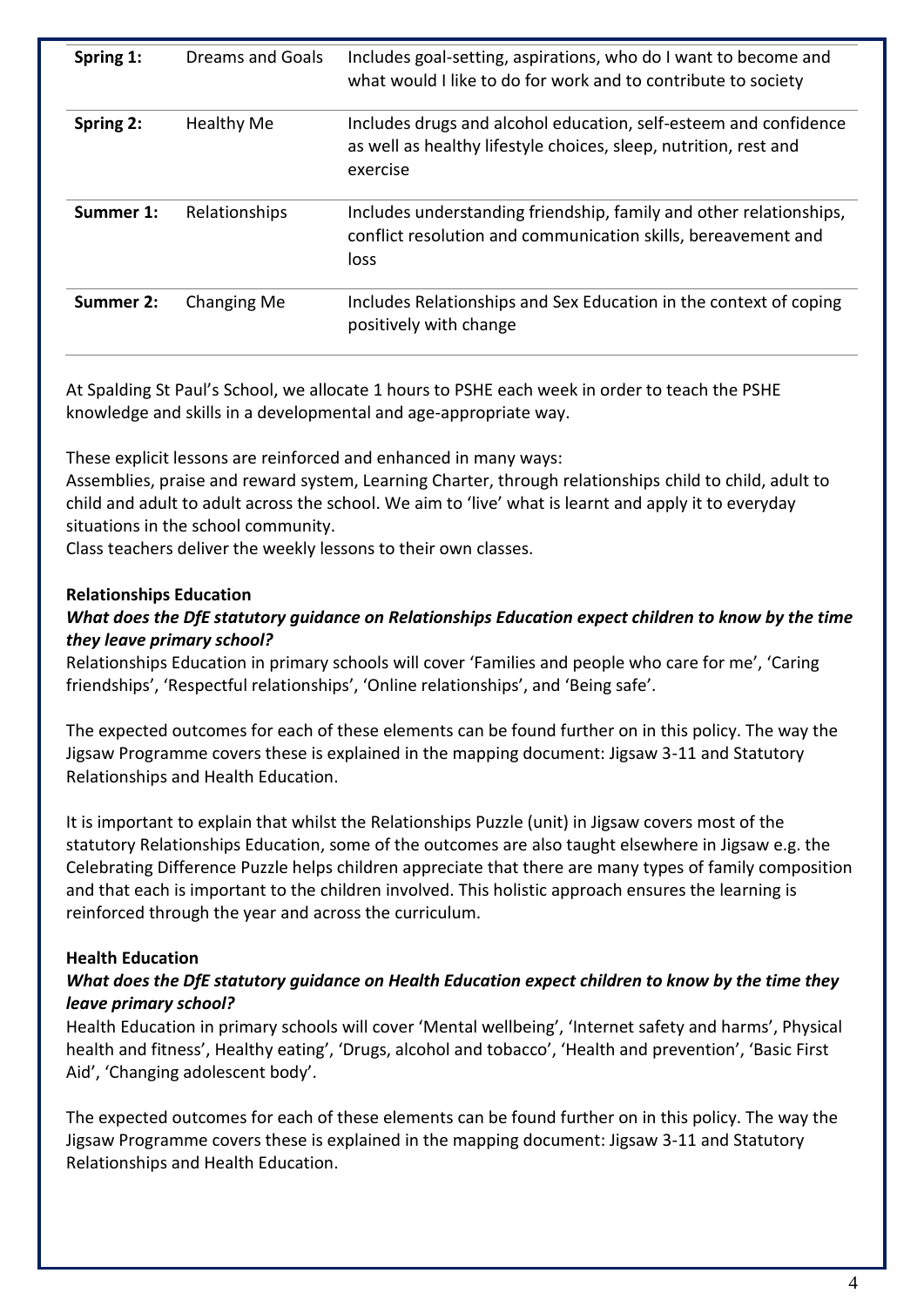It is important to explain that whilst the Healthy Me Puzzle (unit) in Jigsaw covers most of the statutory Health Education, some of the outcomes are taught elsewhere in Jigsaw e.g. emotional and mental health is nurtured every lesson through the Calm me time, social skills are grown every lesson through the Connect us activity and respect is enhanced through the use of the Jigsaw Charter.

Also, teaching children about puberty is now a statutory requirement which sits within the Health Education part of the DfE guidance within the 'Changing adolescent body' strand, and in Jigsaw this is taught as part of the Changing Me Puzzle (unit).

Again, the mapping document transparently shows how the Jigsaw whole-school approach spirals the learning and meets all statutory requirements and more.

## **Sex Education**

The DfE Guidance 2019 (p.23) recommends that all primary schools 'have a sex education programme tailored to the age and the physical and emotional maturity of the pupils. However, 'Sex Education is not compulsory in primary schools'. (p. 23)

Schools are to determine the content of sex education at primary school. Sex education 'should ensure that both boys and girls are prepared for the changes that adolescence brings and – drawing on knowledge of the human life cycle set out in the national curriculum for science - how a baby is conceived and born'.

# **Parents' right to request their child be excused from Sex Education**

"Parents have the right to request that their child be withdrawn from some or all of sex education delivered as part of statutory Relationships and Sex Education" DfE Guidance p.17

At Spalding St Paul's School, puberty is taught as a statutory requirement of Health Education and covered by our Jigsaw PSHE Programme in the 'Changing Me' Puzzle (unit).

We conclude that sex education refers to Human Reproduction, and therefore inform parents of their right to request their child be withdrawn from the PSHE lessons that explicitly teach this i.e. the Jigsaw Changing Me Puzzle (unit) e.g.

Year 4, Lesson 2 (Having a baby) Year 5, Lesson 4 (Conception) Year 6, Lesson 3 (Conception, birth)

The school will inform parents of this right by parent mail in the term before the Changing Me Puzzle is taught.

# **Monitoring and Review**

The Local School Board monitor this policy on an annual basis. The Local School Board gives serious consideration to any comments from parents about the PSHE (RSHE) programme, and makes a record of all such comments. The Local School Board scrutinise and ratify teaching materials to check they are in accordance with the school's ethos.

# **Equality**

# **This policy will inform the school's Equalities Plan.**

The DfE Guidance 2019 (p. 15) states, *"Schools should ensure that the needs of all pupils are appropriately met, and that all pupils understand the importance of equality and respect. Schools must ensure they comply with the relevant provisions of the Equality Act 2010 under which sexual orientation and gender reassignment are amongst the protected characteristics…*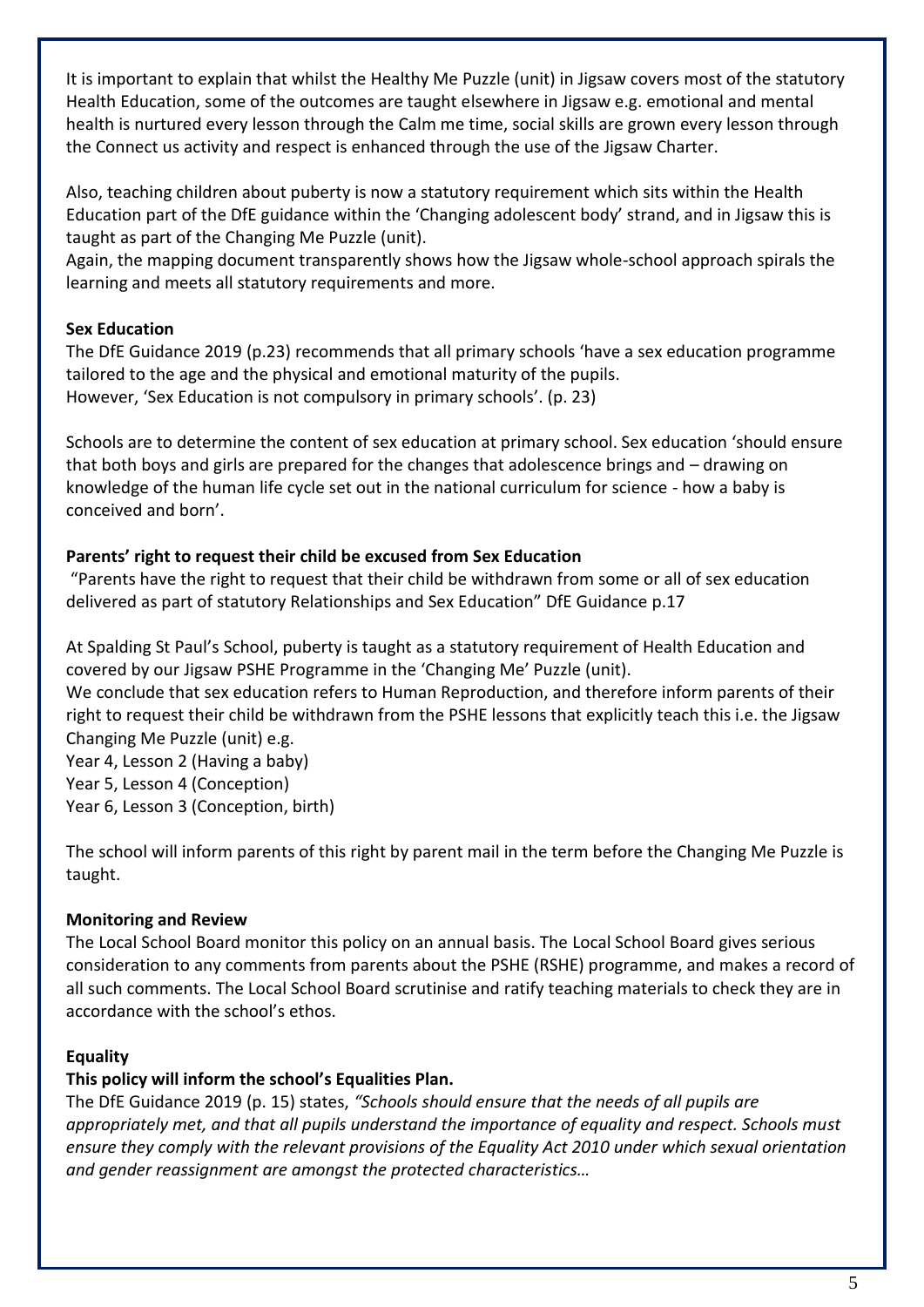At the point at which schools consider it appropriate to teach their pupils about LGBT (Lesbian, Gay, Bisexual, Transgender), they should ensure this content is fully integrated into their programmes of study for this area of the curriculum rather than delivered as a stand-alone unit or lesson. Schools are free to determine how they do this, and we expect all pupils to have been taught LGBT content at a timely point as part of this area of the curriculum".

At Spalding St Paul's School we promote respect for all and value every individual child. We also respect the right of our children, their families and our staff, to hold beliefs, religious or otherwise, and understand that sometimes these may be in tension with our approach to some aspects of Relationships, Health and Sex Education.

For further explanation as to how we approach LGBT relationships in the PSHE (RSHE) Programme please see:

'Including and valuing all children. What does Jigsaw teach about LGBTQ relationships?'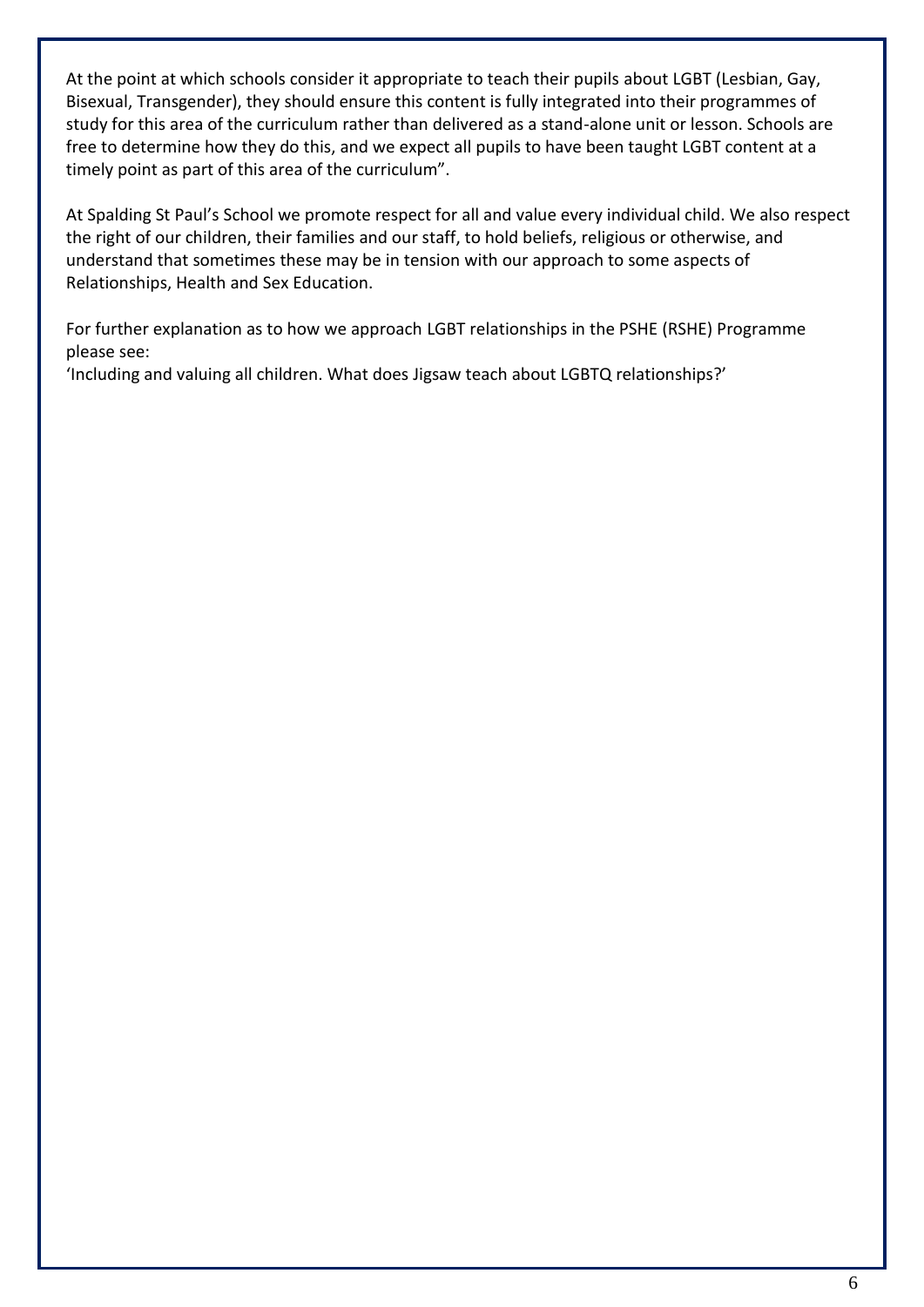## **Relationships Education in Primary school (Appendix) – DfE Guidance**

The focus in primary school should be on teaching the fundamental building blocks and characteristics of positive relationships, with particular reference to friendships, family relationships, and relationships with other children and with adults. The references R3/H5 etc can be cross-referenced on the Jigsaw mapping documents and Puzzle Maps to show which lessons throughout Jigsaw contribute to which statutory outcomes. All statutory outcomes are covered in the Jigsaw 3-11 Programme.

|                                                  | <b>Pupils should know</b>                                                                                                                                                                                                                                                                                                                                                                                                                                                                                                                                                                                                                                                                                                                                                                                                                                                                                                                                                                                                                                                                                                                                                                                                                                                                                                                                                                                                                           | How Jigsaw provides the solution                                                                                                                           |  |
|--------------------------------------------------|-----------------------------------------------------------------------------------------------------------------------------------------------------------------------------------------------------------------------------------------------------------------------------------------------------------------------------------------------------------------------------------------------------------------------------------------------------------------------------------------------------------------------------------------------------------------------------------------------------------------------------------------------------------------------------------------------------------------------------------------------------------------------------------------------------------------------------------------------------------------------------------------------------------------------------------------------------------------------------------------------------------------------------------------------------------------------------------------------------------------------------------------------------------------------------------------------------------------------------------------------------------------------------------------------------------------------------------------------------------------------------------------------------------------------------------------------------|------------------------------------------------------------------------------------------------------------------------------------------------------------|--|
| <b>Families and</b><br>people who<br>care for me | R1 that families are important for children growing up because they can give love, security and<br>stability.<br>R2 the characteristics of healthy family life, commitment to each other, including in times of<br>$\bullet$<br>difficulty, protection and care for children and other family members, the importance of spending<br>time together and sharing each other's lives.<br>R3 that others' families, either in school or in the wider world, sometimes look different from their<br>$\bullet$<br>family, but that they should respect those differences and know that other children's families are<br>also characterised by love and care.<br>R4 that stable, caring relationships, which may be of different types, are at the heart of happy<br>$\bullet$<br>families, and are important for children's security as they grow up.<br>R5 that marriage represents a formal and legally recognised commitment of two people to each<br>$\bullet$<br>other which is intended to be lifelong (Marriage in England and Wales is available to both opposite<br>sex and same sex couples. The Marriage (Same Sex Couples) Act 2013 extended marriage to same<br>sex couples in England and Wales. The ceremony through which a couple get married may be civil or<br>religious).<br>R6 how to recognise if family relationships are making them feel unhappy or unsafe, and how to<br>$\bullet$<br>seek help or advice from others if needed | All of these aspects are covered in lessons within the<br>Puzzles<br>Relationships<br>Changing Me<br><b>Celebrating Difference</b><br>Being Me in My World |  |
| Caring<br>friendships                            | R7 how important friendships are in making us feel happy and secure, and how people choose and<br>$\bullet$<br>make friends<br>R8 the characteristics of friendships, including mutual respect, truthfulness, trustworthiness, loyalty,<br>$\bullet$<br>kindness, generosity, trust, sharing interests and experiences and support with problems and<br>difficulties<br>R9 that healthy friendships are positive and welcoming towards others and do not make others feel<br>$\bullet$<br>lonely or excluded<br>R10 that most friendships have ups and downs, and that these can often be worked through so that<br>$\bullet$<br>the friendship is repaired or even strengthened, and that resorting to violence is never right<br>R11 how to recognise who to trust and who not to trust, how to judge when a friendship is making<br>$\bullet$<br>them feel unhappy or uncomfortable, managing conflict, how to manage these situations and how<br>to seek help and advice from others, if needed                                                                                                                                                                                                                                                                                                                                                                                                                                                 |                                                                                                                                                            |  |

#### The guidance states that, by the end of primary school: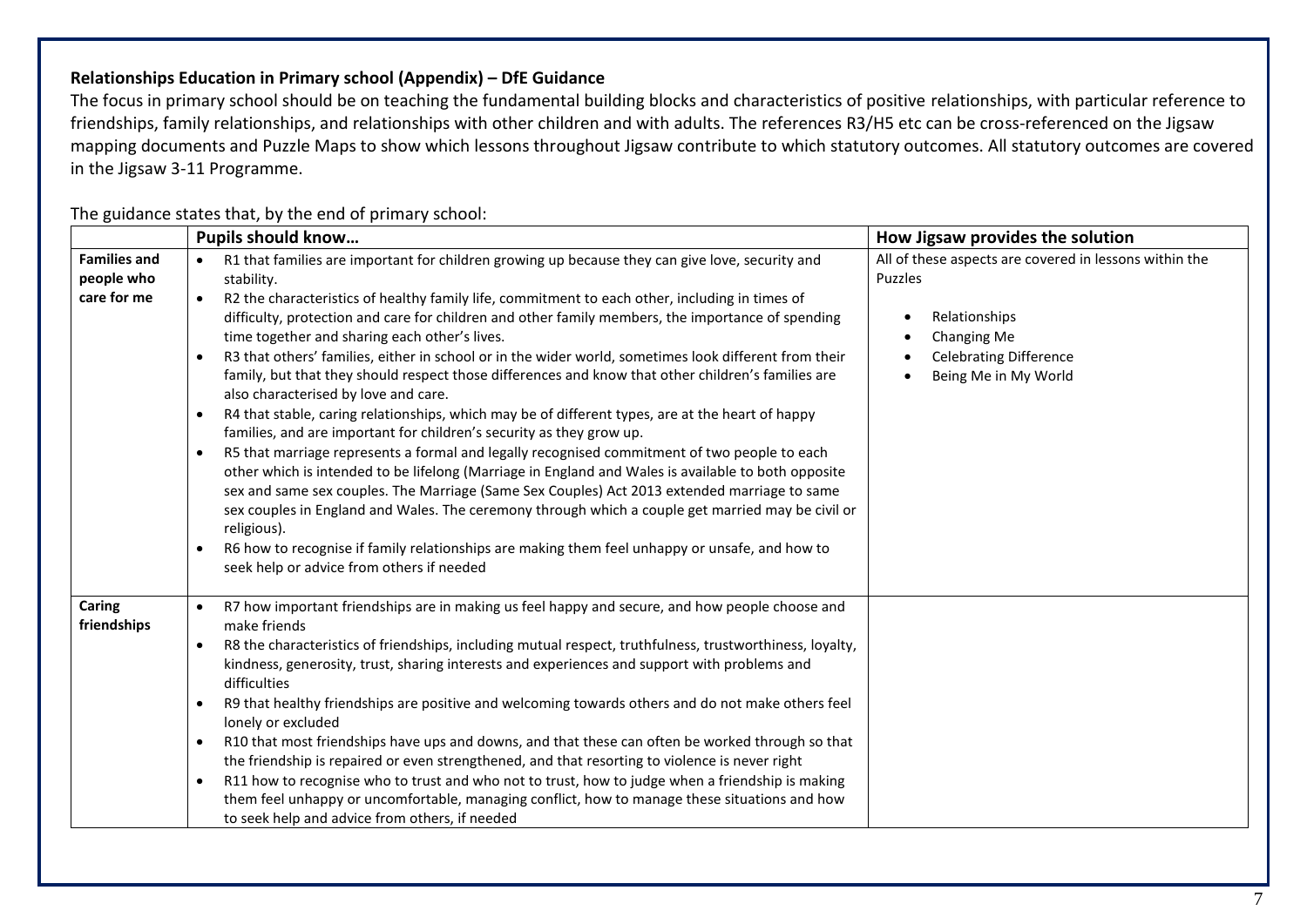| Respectful        |           | R12 the importance of respecting others, even when they are very different from them (for                                             |                                                        |
|-------------------|-----------|---------------------------------------------------------------------------------------------------------------------------------------|--------------------------------------------------------|
| relationships     |           | example, physically, in character, personality or backgrounds), or make different choices or have<br>different preferences or beliefs |                                                        |
|                   | $\bullet$ | R13 practical steps they can take in a range of different contexts to improve or support respectful<br>relationships                  |                                                        |
|                   | $\bullet$ | R14 the conventions of courtesy and manners                                                                                           |                                                        |
|                   | $\bullet$ | R15 the importance of self-respect and how this links to their own happiness                                                          |                                                        |
|                   | $\bullet$ | R16 that in school and in wider society they can expect to be treated with respect by others, and                                     |                                                        |
|                   |           | that in turn they should show due respect to others, including those in positions of authority                                        |                                                        |
|                   | $\bullet$ | R17 about different types of bullying (including cyberbullying), the impact of bullying,                                              |                                                        |
|                   |           | responsibilities of bystanders (primarily reporting bullying to an adult) and how to get help                                         |                                                        |
|                   | $\bullet$ | R18 what a stereotype is, and how stereotypes can be unfair, negative or destructive                                                  |                                                        |
|                   | $\bullet$ | R19 the importance of permission-seeking and giving in relationships with friends, peers and adults                                   |                                                        |
| Online            | $\bullet$ | R20 that people sometimes behave differently online, including by pretending to be someone they                                       | All of these aspects are covered in lessons within the |
| relationships     |           | are not.                                                                                                                              | Puzzles                                                |
|                   | $\bullet$ | R21 that the same principles apply to online relationships as to face-to-face relationships, including                                |                                                        |
|                   |           | the importance of respect for others online including when we are anonymous.                                                          | Relationships                                          |
|                   | $\bullet$ | R22 the rules and principles for keeping safe online, how to recognise risks, harmful content and                                     | Changing Me                                            |
|                   |           | contact, and how to report them.                                                                                                      | <b>Celebrating Difference</b>                          |
|                   | $\bullet$ | R23 how to critically consider their online friendships and sources of information including                                          |                                                        |
|                   |           | awareness of the risks associated with people they have never met.                                                                    |                                                        |
|                   | $\bullet$ | R24 how information and data is shared and used online.                                                                               |                                                        |
| <b>Being safe</b> | $\bullet$ | R25what sorts of boundaries are appropriate in friendships with peers and others (including in a                                      | All of these aspects are covered in lessons within the |
|                   |           | digital context).                                                                                                                     | Puzzles                                                |
|                   |           | R26 about the concept of privacy and the implications of it for both children and adults; including                                   |                                                        |
|                   |           | that it is not always right to keep secrets if they relate to being safe.                                                             | Relationships                                          |
|                   | $\bullet$ | R27 that each person's body belongs to them, and the differences between appropriate and                                              | Changing Me                                            |
|                   |           | inappropriate or unsafe physical, and other, contact.                                                                                 | <b>Celebrating Difference</b>                          |
|                   | $\bullet$ | R28 how to respond safely and appropriately to adults they may encounter (in all contexts, including                                  |                                                        |
|                   |           | online) whom they do not know.                                                                                                        |                                                        |
|                   | $\bullet$ | R29 how to recognise and report feelings of being unsafe or feeling bad about any adult.                                              |                                                        |
|                   | $\bullet$ | R30 how to ask for advice or help for themselves or others, and to keep trying until they are heard,                                  |                                                        |
|                   | $\bullet$ | R31 how to report concerns or abuse, and the vocabulary and confidence needed to do so.                                               |                                                        |
|                   |           | R32 where to get advice e.g. family, school and/or other sources.                                                                     |                                                        |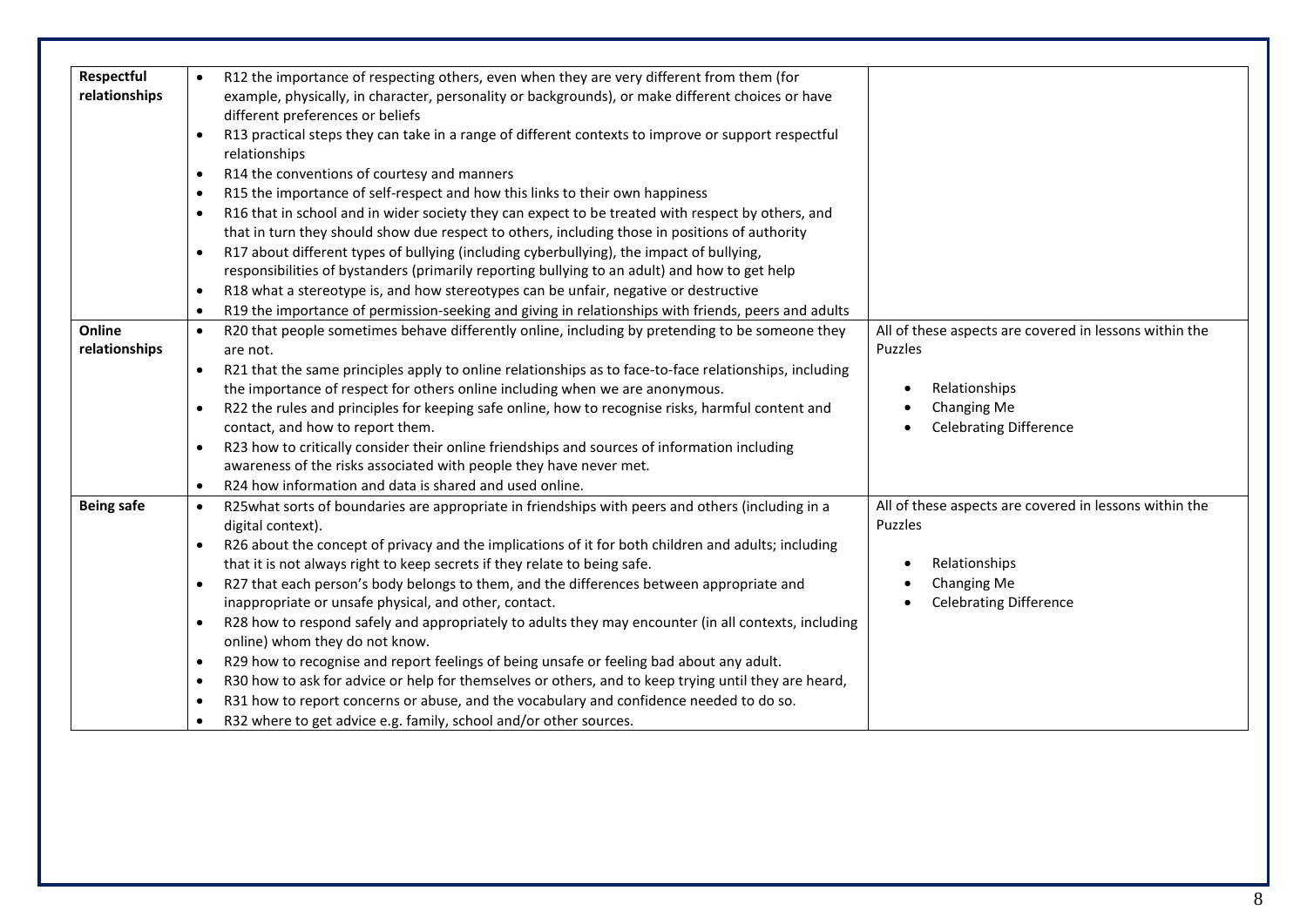## **Physical health and mental well-being education in Primary schools – DfE Guidance**

The focus in primary school should be on teaching the characteristics of good physical health and mental wellbeing. Teachers should be clear that mental well-being is a normal part of daily life, in the same way as physical health.

## By the end of primary school:

|                                   | <b>Pupils should know</b>                                                                                                                                                                                                                                                                                                                                                                                                                                                                                                                                                                                                                                                                                                                                                                                                                                                                                                                                                                                                                                                                                                                                                                                                                                                                                                                                                                                                                                                                                                                                                                                                                                                                                                                                          | How Jigsaw provides the<br>solution                                                                                                                     |
|-----------------------------------|--------------------------------------------------------------------------------------------------------------------------------------------------------------------------------------------------------------------------------------------------------------------------------------------------------------------------------------------------------------------------------------------------------------------------------------------------------------------------------------------------------------------------------------------------------------------------------------------------------------------------------------------------------------------------------------------------------------------------------------------------------------------------------------------------------------------------------------------------------------------------------------------------------------------------------------------------------------------------------------------------------------------------------------------------------------------------------------------------------------------------------------------------------------------------------------------------------------------------------------------------------------------------------------------------------------------------------------------------------------------------------------------------------------------------------------------------------------------------------------------------------------------------------------------------------------------------------------------------------------------------------------------------------------------------------------------------------------------------------------------------------------------|---------------------------------------------------------------------------------------------------------------------------------------------------------|
| <b>Mental</b><br>wellbeing        | H1 that mental wellbeing is a normal part of daily life, in the same way as physical health.<br>$\bullet$<br>H2 that there is a normal range of emotions (e.g. happiness, sadness, anger, fear, surprise, nervousness) and scale of<br>emotions that all humans experience in relation to different experiences and situations.<br>H3 how to recognise and talk about their emotions, including having a varied vocabulary of words to use when talking<br>about their own and others' feelings.<br>H4 how to judge whether what they are feeling and how they are behaving is appropriate and proportionate.<br>$\bullet$<br>H5 the benefits of physical exercise, time outdoors, community participation, voluntary and service-based activity on<br>$\bullet$<br>mental well-being and happiness.<br>H6 simple self-care techniques, including the importance of rest, time spent with friends and family and the benefits of<br>hobbies and interests.<br>H7 isolation and loneliness can affect children and that it is very important for children to discuss their feelings with an<br>adult and seek support.<br>H8 that bullying (including cyberbullying) has a negative and often lasting impact on mental well-being.<br>$\bullet$<br>H9 where and how to seek support (including recognising the triggers for seeking support), including whom in school<br>$\bullet$<br>they should speak to if they are worried about their own or someone else's mental well-being or ability to control their<br>emotions (including issues arising online).<br>H10 it is common for people to experience mental ill health. For many people who do, the problems can be resolved if<br>the right support is made available, especially if accessed early enough. | All of these aspects are covered in<br>lessons within the Puzzles<br><b>Healthy Me</b><br>Relationships<br>Changing Me<br><b>Celebrating Difference</b> |
| Internet<br>safety and<br>harms   | H11 that for most people the internet is an integral part of life and has many benefits.<br>$\bullet$<br>H12 about the benefits of rationing time spent online, the risks of excessive time spent on electronic devices and the<br>$\bullet$<br>impact of positive and negative content online on their own and others' mental and physical wellbeing.<br>H13 how to consider the effect of their online actions on others and knowhow to recognise and display respectful<br>$\bullet$<br>behaviour online and the importance of keeping personal information private.<br>H14 why social media, some computer games and online gaming, for example, are age restricted.<br>H15 that the internet can also be a negative place where online abuse, trolling, bullying and harassment can take place,<br>$\bullet$<br>which can have a negative impact on mental health.<br>H16 how to be a discerning consumer of information online including understanding that information, including that<br>$\bullet$<br>from search engines, is ranked, selected and targeted.<br>H17 where and how to report concerns and get support with issues online.                                                                                                                                                                                                                                                                                                                                                                                                                                                                                                                                                                                                                   | All of these aspects are covered in<br>lessons within the Puzzles<br>Relationships<br>Healthy Me                                                        |
| Physical<br>health and<br>fitness | H18 the characteristics and mental and physical benefits of an active lifestyle.<br>$\bullet$<br>H19 the importance of building regular exercise into daily and weekly routines and how to achieve this; for example,<br>$\bullet$<br>walking or cycling to school, a daily active mile or other forms of regular, vigorous exercise.                                                                                                                                                                                                                                                                                                                                                                                                                                                                                                                                                                                                                                                                                                                                                                                                                                                                                                                                                                                                                                                                                                                                                                                                                                                                                                                                                                                                                              | All of these aspects are covered in<br>lessons within the Puzzles                                                                                       |